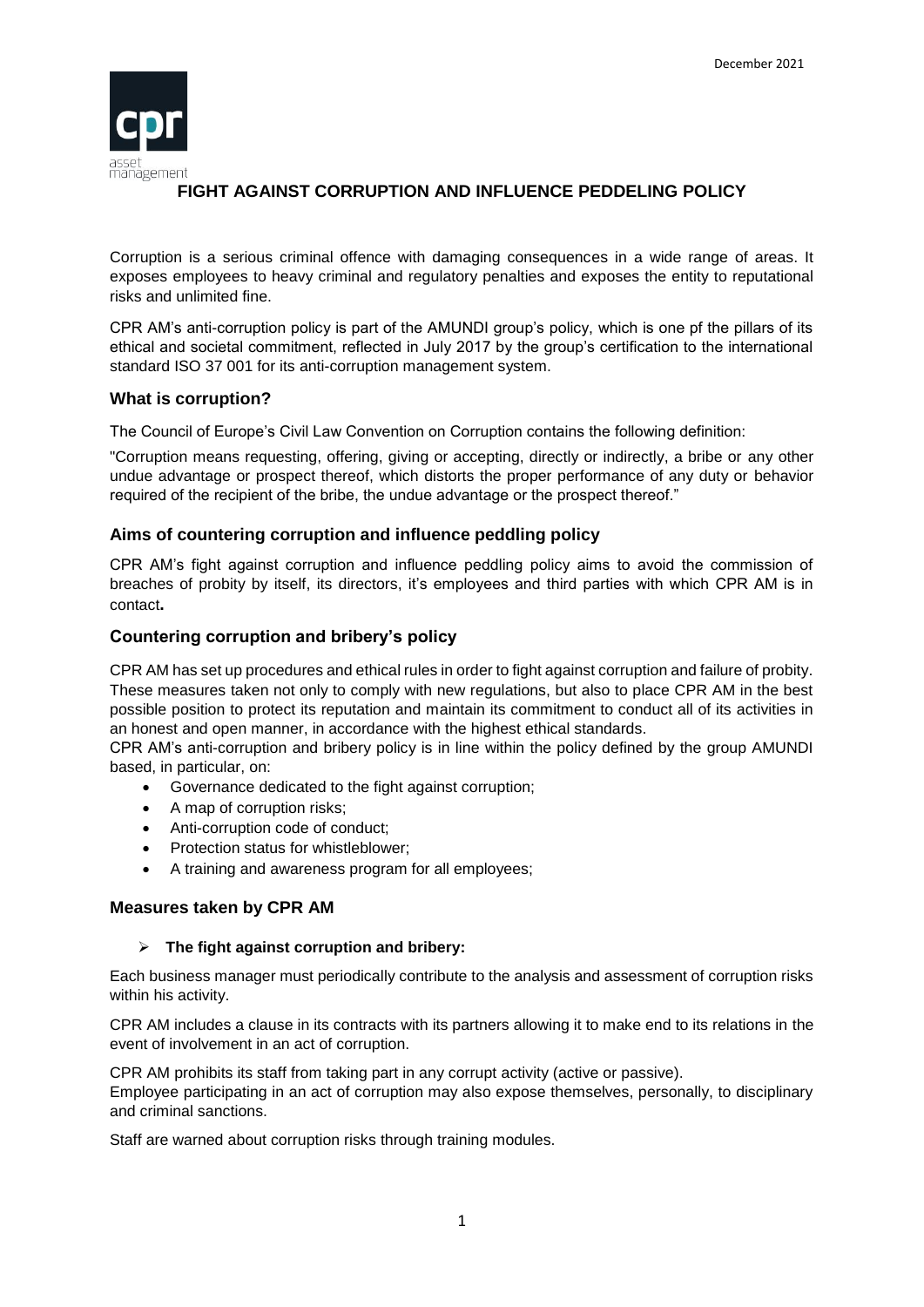

#### management

This commitment is established in a zero tolerance policy with regard to any unethical behavior in general, and any corruption risk in particular.

This commitment is materialized by:

- The approval by the company's most senior staff of a corruption prevention and detection system,
- The establishment of a corruption risk mapping updated on a regular basis,
- An anti-corruption code of conduct,
- A dedicated communication policy to employees and external partners,
- A protectfull status of whistle-blowers
- The monitoring of the implementation of the various requirements of the Sapin II Law.
- The appointment by the management bodies of Anti-corruption Referent, responsible for the anti-corruption program, for receiving and handling alerts.

### **The fight against the influence peddling**

The influence peddling is an act whereby persons in positions of public authority or entrusted with a public service mission, or elected officials, solicit or approve, without right, at any time, directly or indirectly, offers, promises, gifts, presents or any advantages for herself or for others:

- Either to accomplish or to have accomplished, to abstain or to have obstained from accomplishing an act of his function, his mission or his mandate or facilated by his function, his mission or his mandate;
- Either to abuse or to have abused its real or supposed influence with a view to obtaining from an authority or a public administration distinction, jobs, contracts or any other favorable decision.

Employee are strictly prohibited from engaging in any influence peddling, whatever the form or reason. All employees must conduct business in accordance with applicable fight against the influence peddling regulations.

### **Gifts and invitations**

Among the measures taken to fight corruption, CPR AM oversees the practice of gifts and benefits received or offered by its employees in the exercise of their professional activity.

CPR AM employees must not accept a gift or any other advantage from a third party company that could put them in a conflict of interest with their clients or a group entity and the invitations must not show lavish, excessive or inappropriate hospitality.

In case of doubt, CPR AM's Compliance Department may be asked for an opinion.

# **Political contributions**

Lobbying (or representation of interests) refers to coming into direct or indirect contact with a public official in order to influence a political decision or to defend the values and interests of the company. CPR AM complies with the Crédit Agricole group's commitments, formalized through the Responsible Lobbying Charter.

In addition to the ban of financing political parties, including countries where it is authorized, CPR AM requiring that the convictions and political commitments of its employees remain personal and must be exercised outside working hours and outside the company, so as never to engage or harm the reputation of CPR AM or the Amundi Group.

# **Countring the facilitation of payments**

Facilitation payments "Also called"grease" payments" is a particular way of corruption. Facilitation payments are small amounts paid or benefits given (whatever their value) to employees of public bodies or to government authorities in order to facilitate or speed up administrative formalities.